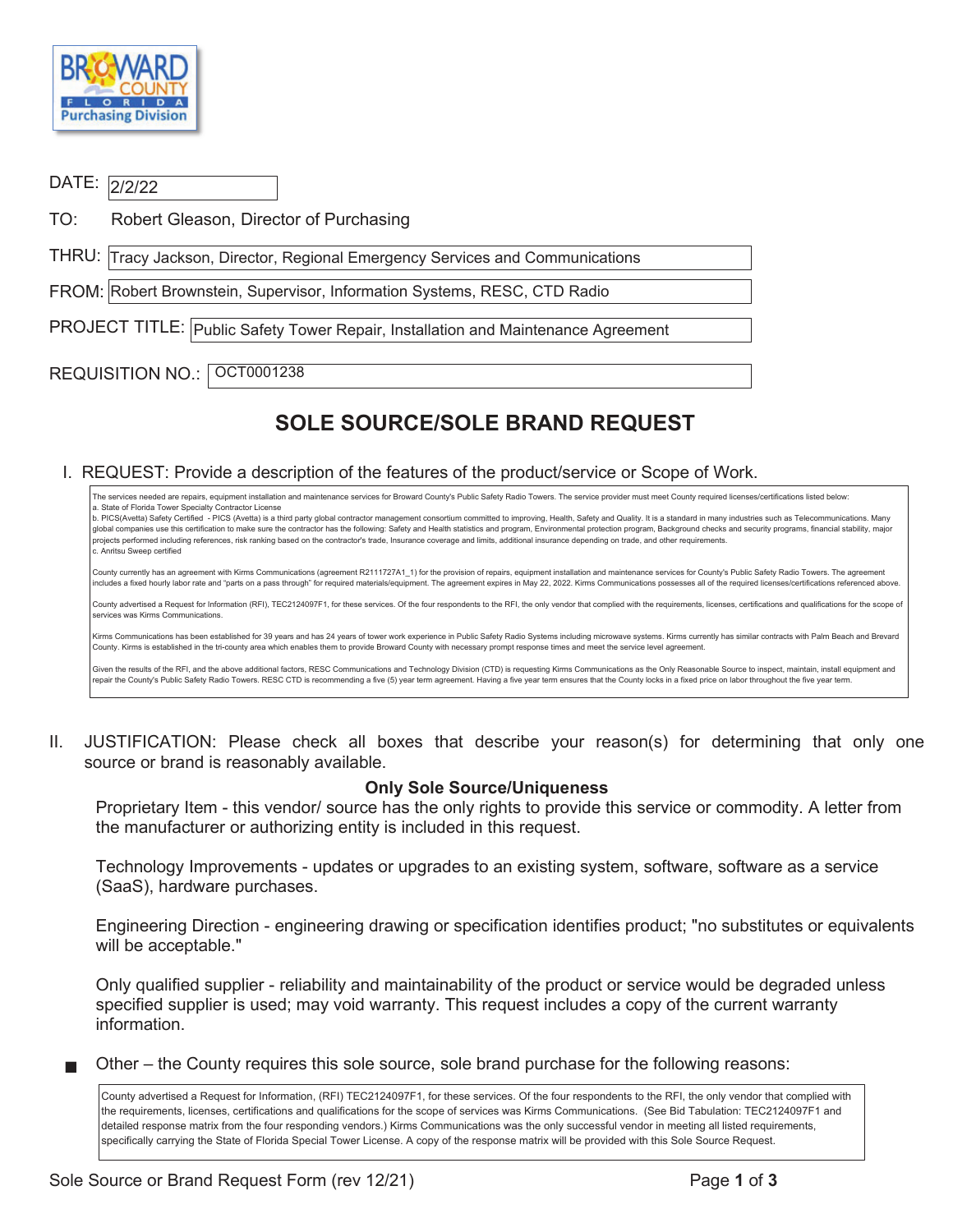## **Business Case (One/Most Reasonable Source or One/Most Reasonable Brand)**

 Operational Compatibility - replacement parts from alternate suppliers are not interchangeable with original part and causes equipment incompatibility. Previous findings and/or documentation is included with this request.

Ease of Maintenance - maintenance or retooling prohibits competition. Section III, Comparative Market Research includes estimated costs associated with changing current source and/or brand.

Follow-On - potential for continued development or enhancement with same supplier and eliminates costs incurred by using different supplier. Section III, Comparative Market Research includes estimated costs for replacing current or existing system.

Complies with existing community and safety standards, and/or laws, rules, and regulations.

Exempted from the Procurement Code – per Section 21.5 of Broward County Administrative Code.

■ Other/or additional information – using this sole source, sole brand purchase benefits the County for the following reasons:

Kirms Communications is an existing supplier with Broward County (Supplier ID VS00006154) performing services related to tower inspections, repairs, installation and maintenance for County's Regional Public Safety Radio System. Kirms Communications has documented experience with Brevard and Palm Beach Counties, and meets all industry safety standards, training certifications and licensing requirements. Referenced documentation will be provided with this Sole Source Request package.

 source/brand or most reasonable source (attach extra sheets as needed). III. COMPARATIVE MARKET RESEARCH: Provide a detailed source or market analysis for justification of sole

| Estimated project value: $\frac{1}{3}$ 3,650,000.00                      | Contract length (if applicable): 5 years |
|--------------------------------------------------------------------------|------------------------------------------|
| Expenses to date: \$1,821,288.83                                         |                                          |
| Has this commodity been previously provided to the County?               | $\sqrt{\ }$ Yes<br>No                    |
| If yes, when and by whom?<br><b>Kirms Communications</b>                 |                                          |
| How was item/service procured? $RFI$                                     |                                          |
| What is the current contract (MA) or purchase order number? R2111727A1 1 |                                          |
| If this is a sole brand, is there an "authorized" dealers list?          | Yes<br>No                                |

Cost/Benefit Analysis: What would the cost be to utilize an alternate vendor or source? This explanation should include the savings and/or additional costs to the County by not using the preferred vendor or source. Attach additional sheets if needed.

As per the RFI, this is the only vendor that complies with all the requirements and meets the required qualifications for the scope of services.